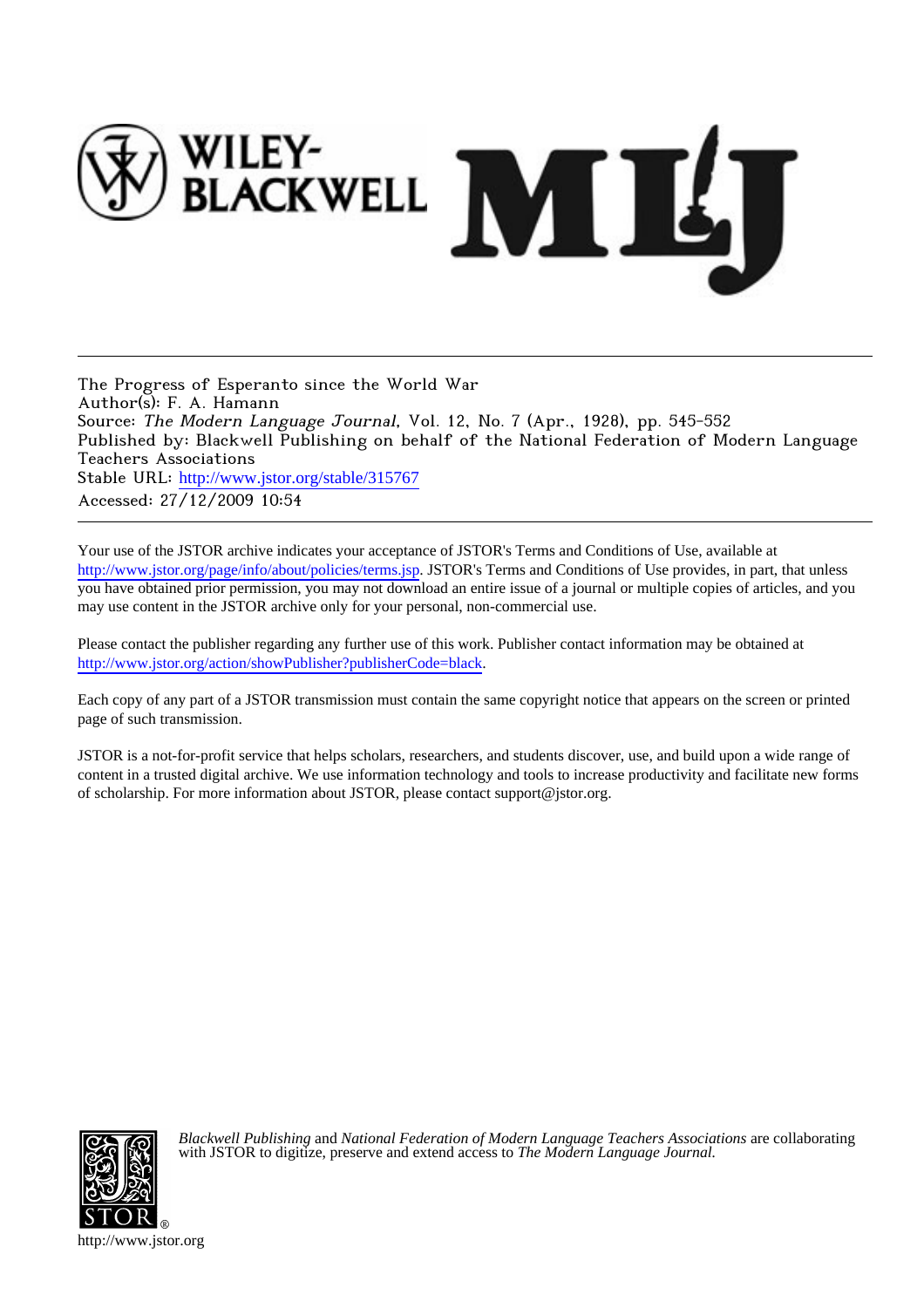## **THE PROGRESS OF ESPERANTO SINCE THE WORLD WAR**

**THE progress of this international auxiliary language since the end of the World War and the advent of radio has been so great, in practically all fields of activity of an international nature, that I shall attempt to point it out only in the service of radio, commerce, science, travel, international organizations, world congresses, and education. Moreover, this article is to a large extent a compilation of facts gathered from leading Esperanto magazines\* and other sources, as well as on my three trips to Europe, where for obvious reasons the progress of Esperanto has been greatest. Although my main object in visiting Europe in 1922 and 1923 was to perfect myself in the practical use of French and Spanish, my attention was forcibly and repeatedly drawn to Esperanto, as for instance by the talk on Esperanto by the American delegate to the Esperanto Congress at Helsingfors, Finland, in 1922, and by a colleague in Cordova, Spain, who gave me the Manifest to the Teachers of the Whole World, which was issued at the General Session of the League of Nations in 1922, by educators from 28 countries with official delegation from 16 countries, and which recommends that Esperanto should be taught in all schools as the first foreign language for its practical, educational, and humanitarian value. This induced me to investigate the claims for Esperanto. Last summer I made another trip, but this time with and for Esperanto, as the official delegate of the Esperanto Association of North America to the 19th Universal Esperanto Congress at Danzig. This trip, with its third session of the Esperanto Summer University at Danzig, with its Esperantists' Convention at Berlin, with its Esperanto caravan from Berlin to Danzig, with its pilgrimage to Dr. Zamenhof's birthplace in Bialystok and to his tomb at Warsaw, Poland, and with its visits to Esperantists in numerous American and foreign cities, brought me in touch with over one thousand Esperantists from 34 countries and convinced me con-** 

**\* International Language, published monthly since 1923 at 142 High Holborn, London, W.C.l.-Esperanto, official organ of the Universal Esperanto Association, published monthly in Esperanto since 1905, at 12 Boulevard du**  Théâtre, Genève.<sup>--</sup>Amerika Esperantisto, official organ of the Esperanto Asso**ciation of North America, published monthly in English and Esperanto at**  1001 Commerce Building, St. Paul, Minn.-*-Heroldo de Esperanto*, a weekly, published in Esperanto, at Horrem bei Köln, Germany.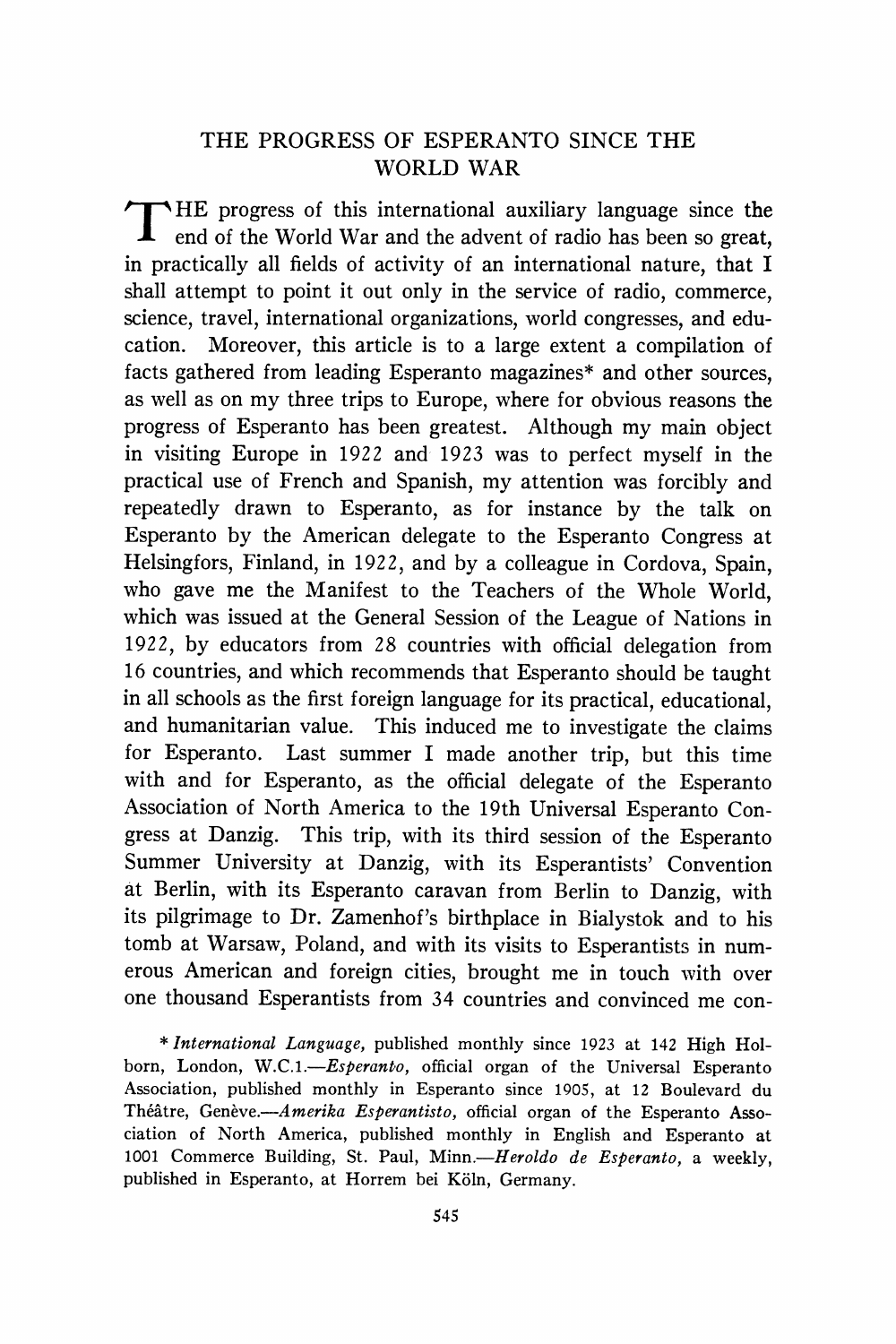**clusively of the practical usefulness and success of Esperanto as the second language for all nations and as an ideal language for the traveler.** 

**Therefore I hope to be of service to every friend of progress by submitting herewith the results of my investigations into the progress of Esperanto during recent years.** 

Esperanto in the Service of Radio.—From the time when Radio-**Telephony became a factor in modern civilization, it has been increasingly evident that its marvelous potentialities can only be fully developed in an international sense if the language barrier is broken down. It was therefore quite natural that Esperanto, which had already become the leading international auxiliary language before the World War, should have invaded this new realm, because it facilitates direct international intercourse between nations.** 

**The first talk in Esperanto was broadcast in June, 1922, from Station WJZ, Newark, New Jersey, by James Denson Sayers, one of**  the leading pioneers of the Esperanto movement in America. **1923 there were about a dozen transmissions from stations in America, England, Scotland, Canada, and Russia, in which Esperanto showed itself suitable for broadcasting. Consequently, more stations followed in 1924, when the same Mr. Sayers broadcast a talk in Esperanto over WOR, which was understood by an Esperantist in Tokio, Japan, at a distance of 9,000 miles. In August, 1924, the American Radio Relay League, the largest Radio organization in the world, after a two-years' survey of the international language situation, adopted Esperanto as its international language. During the Wireless Telephone Conference at Geneva, speeches were broadcast from the Geneva Station in English, French, German, Italian, Czech, Polish, Chinese, and Esperanto, and the delegates who listened in at the Radio Club (the majority of whom had no knowledge of Esperanto) agreed that Esperanto was the clearest and most easily audible of all.** 

**In 1925 the First International Congress of Radio Amateurs in Paris studied the problem and adopted Esperanto as the auxiliary language of international radio-telephonic communications, of summaries or translations in periodicals and congresses, of radio-telegraphic communications, and as its own auxiliary language besides the national languages in use. The proceedings of this conference, however, were carried on in the old-fashioned polyglot way, while the**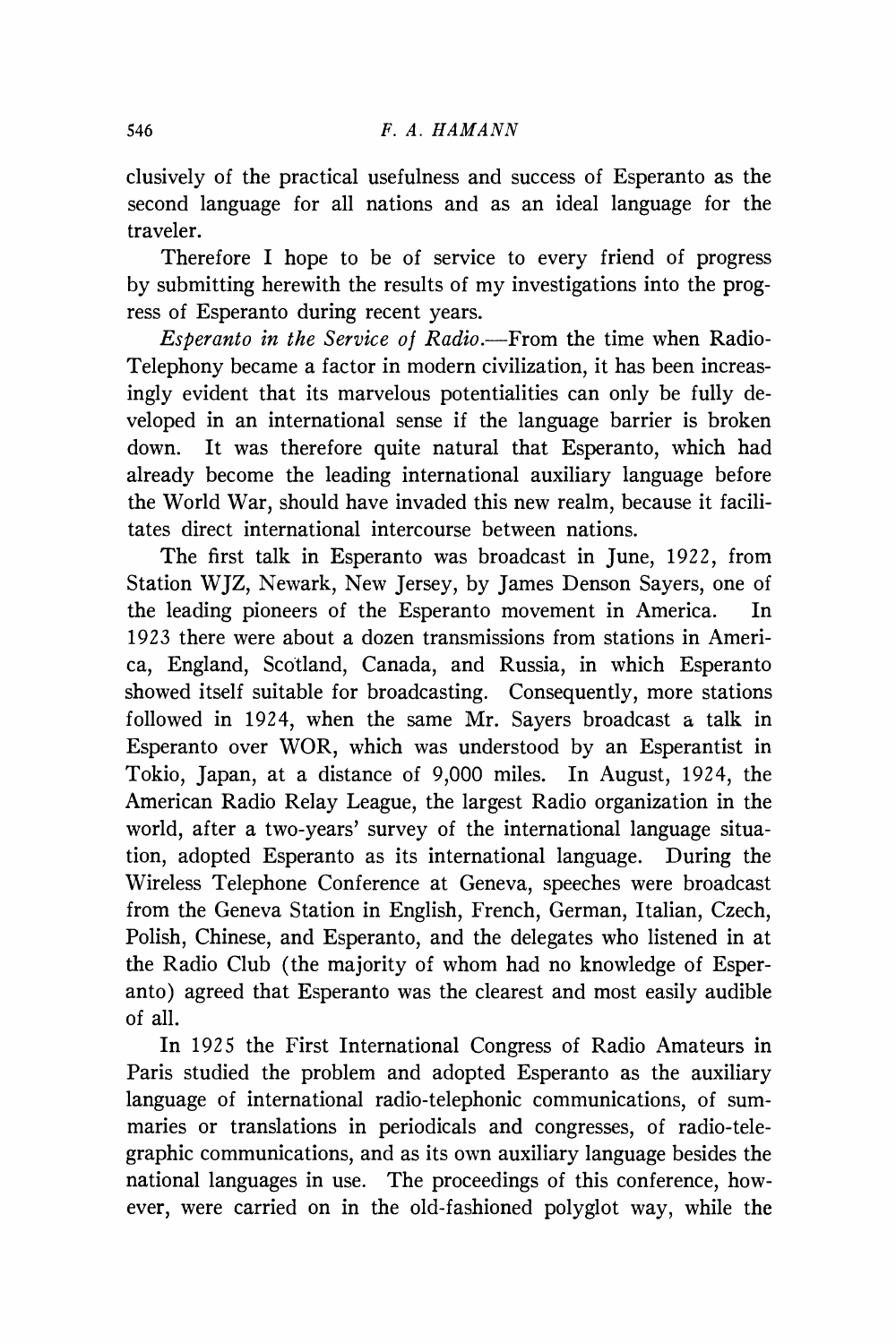**First Conference of the "Internacia Radio-Asocio," which took place at the same time, was carried on entirely in Esperanto.** 

**In 1927, in Lausanne, the Conference of the International Radiophone Union, which represented all the important broadcasting stations of the world, unanimously accepted the resolution which "recommends Stations to endeavor to arrange regular transmissions in Esperanto once a week of from 10 to 15 minutes, in order to announce to listeners at a distance the chief points of their weekly program, and thus to make known events in the artistic, intellectual, or economic life of their nation, and to announce the name of their station in Esperanto once in each evening program." At the present time more than 40 stations of nearly 20 countries are broadcasting lessons or weekly talks in Esperanto, among them also station WLB under the auspices of the General Extension Division of the University of Minnesota.** 

**Thus we see that Radio and Esperanto, ignoring all national frontiers, are rapidly turning our planet into one vast auditorium.** 

**Esperanto in the Service of Science, Commerce, and Travel.-The progress of Esperanto in science, commerce, and travel is largely due to its support and promotion by the International Scientific Esperanto Association, by the French and Italian Associations for the Advancement of Science, by the French and Spanish Academies of Science, by the leading Chambers of Commerce, by more than 20 International Fairs, and by the International Conferences in Venice in 1923 and in Paris in 1925. In Venice over 200 commercial and touring organizations from 23 countries were represented, and the business was conducted throughout in Esperanto. At the World Congress of Chambers of Commerce, 226 chambers of commerce and commercial associations from 32 countries, and at the World Conference of Academies of Natural and Applied Sciences 112 scientific and technical societies were represented.** 

**As early as 1921 the Paris Chamber of Commerce introduced Esperanto as an elective in its commercial schools, and at Dresden it was proclaimed as the international commercial language. The**  London Chamber of Commerce offers prizes to the value of £24/10 **in connection with its Esperanto examinations.** 

**Consequently, many firms, exporting houses, tourist organizations, and international fairs: Leipzig, Frankfort, Lyons, Paris, Basle, Padua, Lisbon, Barcelona, Breslau, Bordeaux, Vienna, Budapest,**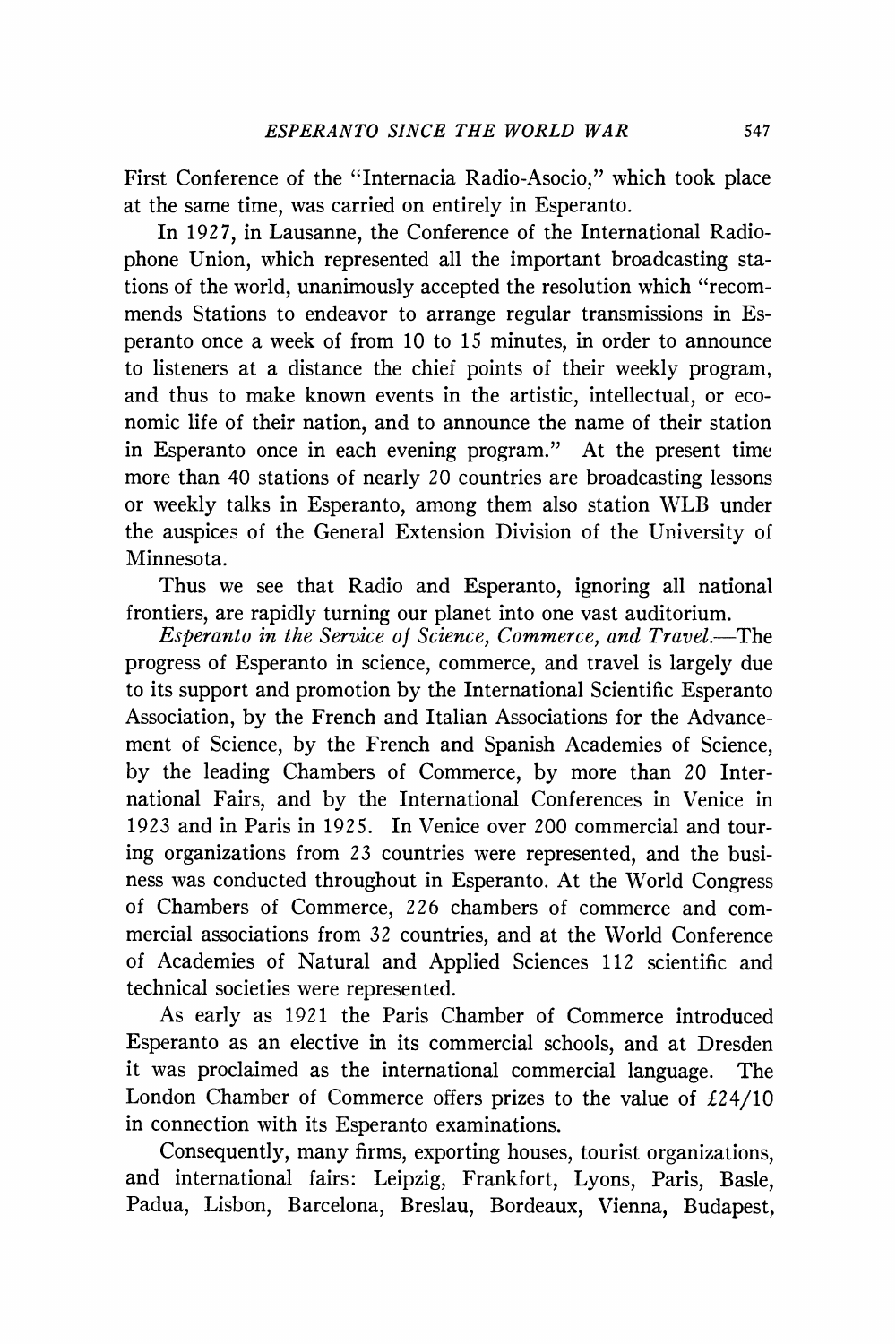**Reichenburg, Malmoe, Riga, Prague, Helsingfors, are using Esperanto, especially in advertising and correspondence. The Leipzig Fair, for instance, publishes elaborate illustrated catalogs and sent out recently also a list of goods represented at the Fair. The Frankfort authorities state that Esperanto already holds fifth place in their correspondence and that they will publish very soon a dictionary containing not less than 10,000 manufacturing terms in six languages and Esperanto.** 

**Also scientific and technical magazines are being published in Esperanto, like Scienca Revuo, for scientists, Medicina Revuo, for doctors, and the International Scientific Esperanto Association issues Esperanto Bulletins and a series of technical vocabularies, of which those for chemistry, mechanics, pharmaceutics, botany, navigation, and radio are already available.** 

**From the constantly growing list of technical magazines which contain articles in Esperanto the following may be mentioned: Experimental Wireless, which has for some time regularly published summaries of its articles in Esperanto; Das scharfe Auge, devoted to the study of diseases of the eye, which gives a full summary immediately following each article; El Maestro Espaiol, of Madrid, a review for schoolmasters; the Polytechnisch Weekblad of the Dutch engineers; Die Arbeiter-Zeitung aller Laender, of Berlin; Engineering Progress, the official organ of the German Union of Technico-Scientific Associations, etc.** 

**In this connection it may also be stated that the number of travel organizations publishing folders and guide-books in Esperanto is rapidly growing. The January number of Esperanto contains a picture**  showing about 50 guide-books, in the center of which is *Japan***lando, published by the Japanese Ministry of State Railways, Tokio.** 

**The Swiss Federation of Railwaymen recommends Esperanto to its members, and the Directorate of Italian State Railways offers classes in it for railwaymen. Special privileges are granted to railway and postal officials in Czecho-Slovakia who know Esperanto, and a bonus of 25 florins is offered by the Hague Tramway Company to its officials for the acquisition of the Esperanto Diploma.** 

**The use of Esperanto for placards and announcements to passengers on international trains in Czecho-Slovakia was ordered by a decree of March 21, 1927, and signs like "Oni parolas Esperanton" are beginning to appear on Dutch trains.**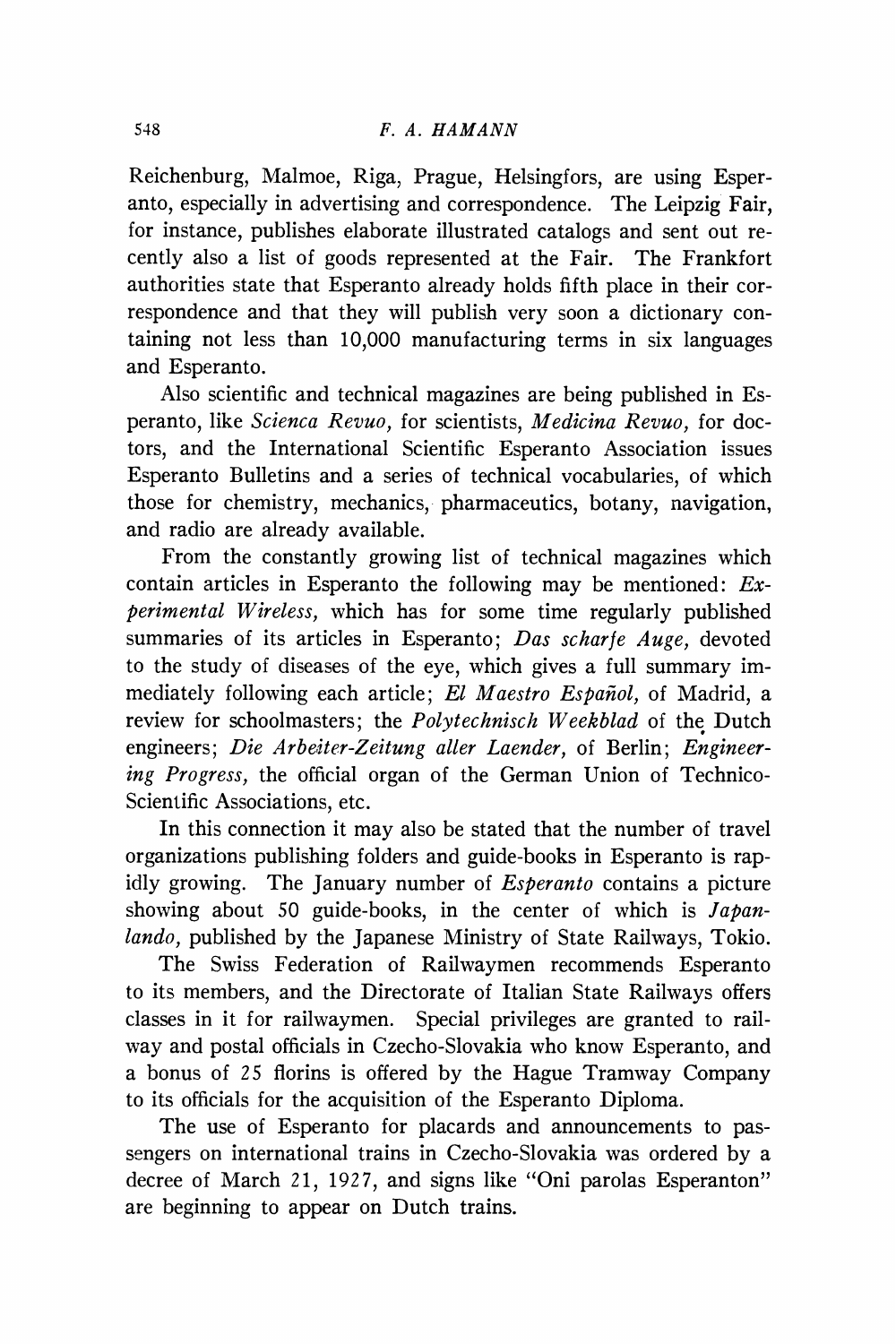**In Budapest, Bukharest, Lisbon, Madrid, Riga, Vienna, and other cities special classes for policemen are conducted, and those who speak Esperanto wear an Esperanto badge on the uniform.** 

**But the greatest help to the traveling Esperantist comes through the free services of over 1500 Delegates of the Universal Esperanto Association, as well as through the friendship and hospitality of thousands of Esperantists and hundreds of Esperanto groups, which may be found already in all large cities and many towns all over**  the civilized world, and which make traveling a real pleasure. **enthusiastic account of trips through the Esperanto-World, like the one by Prof. Hazime Asada of the University of Nagasaki, Japan, who made a trip around the world with and for Esperanto in 1927, as well as my own article in Esperanto in Amerika Esperantisto, October, 1927, pp. 9-11, will prove this assertion.** 

**Esperanto in the Service of International Organizations and World Conferences.-The increasing encouragement, support, and adoption of Esperanto by international organizations and world conferences can be easily accounted for by the growing need of such a language, since the national units are coming more and more into closer contact with one another through improved methods of communication and travel and in consequence of the giant strides that are being made in the conquest of the air by airship and plane, as well as by radio. Also the League of Nations has contributed a great deal to the progress of Esperanto. Thus, on September 21, 1922, the Third Assembly of the League of Nations unanimously accepted a report which showed conclusively that neither Latin nor a modern national language would be suitable as an international language and which recognized the superiority of the claims of Esperanto over all other projects. On September 20, 1924, the Fifth Assembly recommended Esperanto as a "clear language" in telegraphic and radio-telegraphic communications. As a result of this recommendation, as well as of a similar proposal by the French Government, the International Telegraphic Union added Esperanto to the list of "plain languages" for international telegraphy. This decision, which is in force since November 1, 1926, raises Esperanto from a mere code to the rank of a language, thus making Esperanto the only artificial language that has been recognized by the League of Nations and the Governments of the World.** 

**The following international organizations are also promoting the**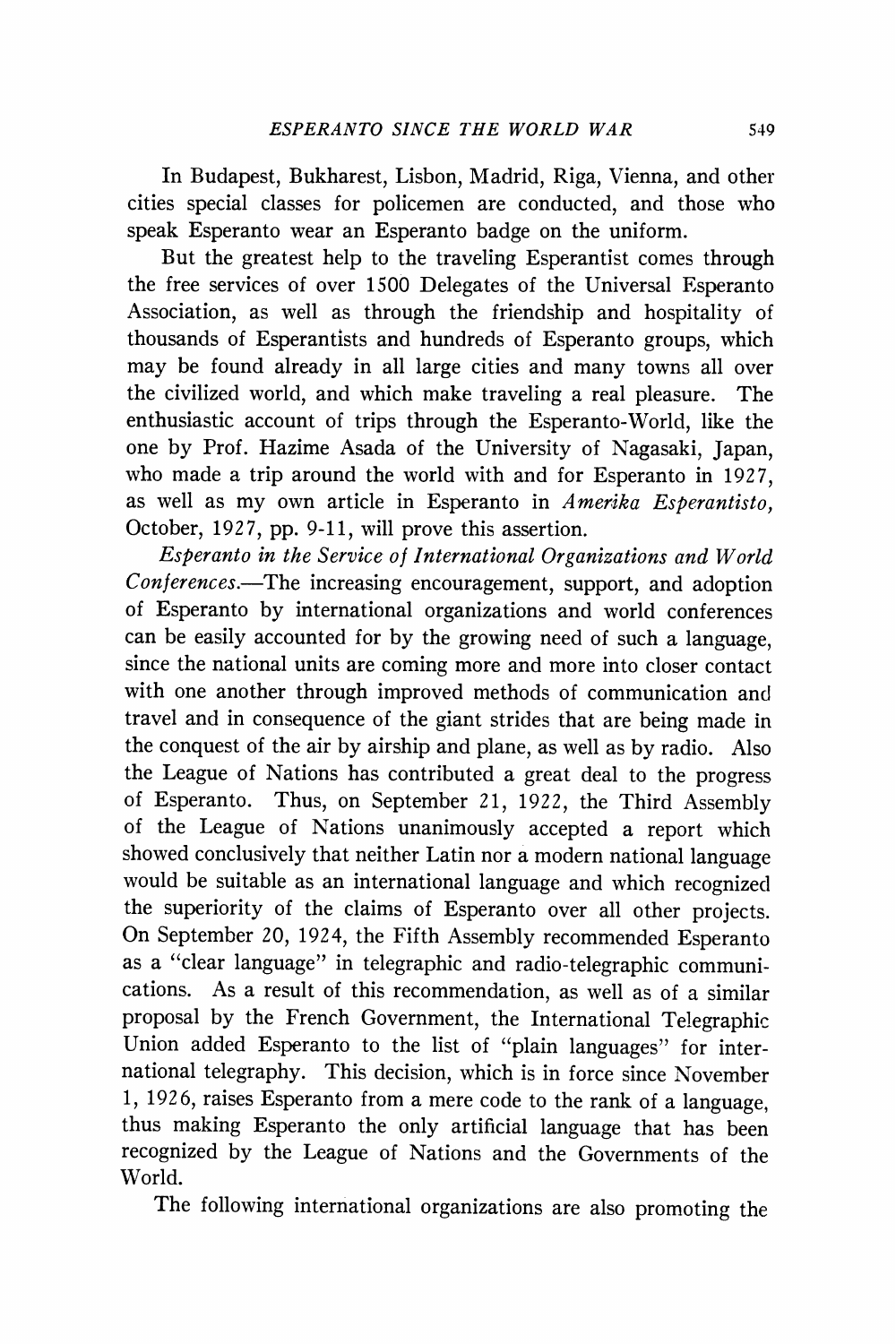**Esperanto movement: The World Union of International Associations, the International Young Men's Christian Association, the Catholic International League of Youth, the International Red Cross Society, the Bahai International Assemblies of the World, the International Women's Suffrage Alliance, the International Labor Office, the International Peace Bureau, and others.** 

**The number of international Esperanto organizations using Esperanto in their correspondence and at their meetings is likewise steadily growing. Among them are those of aviators, bankers, blind people, boy scouts, Catholics, doctors, engineers, Freemasons, freethinkers, lawyers, pacifists, philatelists, policemen, postal servants, railwaymen, stenographers, scientists, teachers, vegetarians, etc.** 

**Since 1920, when the first post-war Universal Esperanto Congress took place at The Hague, the Universal Esperanto Association has held a world congress every year, as it did before the War from 1905 to 1914. As many as 3000 Delegates and Esperantists from over 40 countries have gathered at such a congress for a week of business and festivities, at which the general meetings, a score of sectional meetings, church services, and entertainments are held in Esperanto. The Twentieth Universal Esperanto Congress will meet this year in Antwerp, August 3-11. In addition, every national Esperanto association has its annual "Esperanto Kongreso" and hundreds of Esperanto clubs have their Esperanto meetings and programs.** 

**However, other organizations are also beginning to use Esperanto in their international conferences. For instance, in the spring of 1927 the "Peace through the Schools" Congress in Prague was attended by 400 teachers and educators from 19 countries. Reports and speeches were at once verbally translated into Esperanto or made in Esperanto. This experiment was such a success that the thousand educators at the International Congress of Education at Lausanne, in 1927, decided to follow the example of the Prague Conference by using Esperanto at their next congress in Copenhagen in 1929. This year four such congresses, in which Esperanto will be the only language used for translation, are scheduled to be held, namely, the World Interreligious Congress for Peace, in The Hague, the International Catholic Congress, the World Youth Peace Conference in Holland, and an international anti-war congress in Le Locle.** 

Esperanto in the Service of Education.—As a result of the world**wide adoption of Esperanto and on account of its practical, educa-**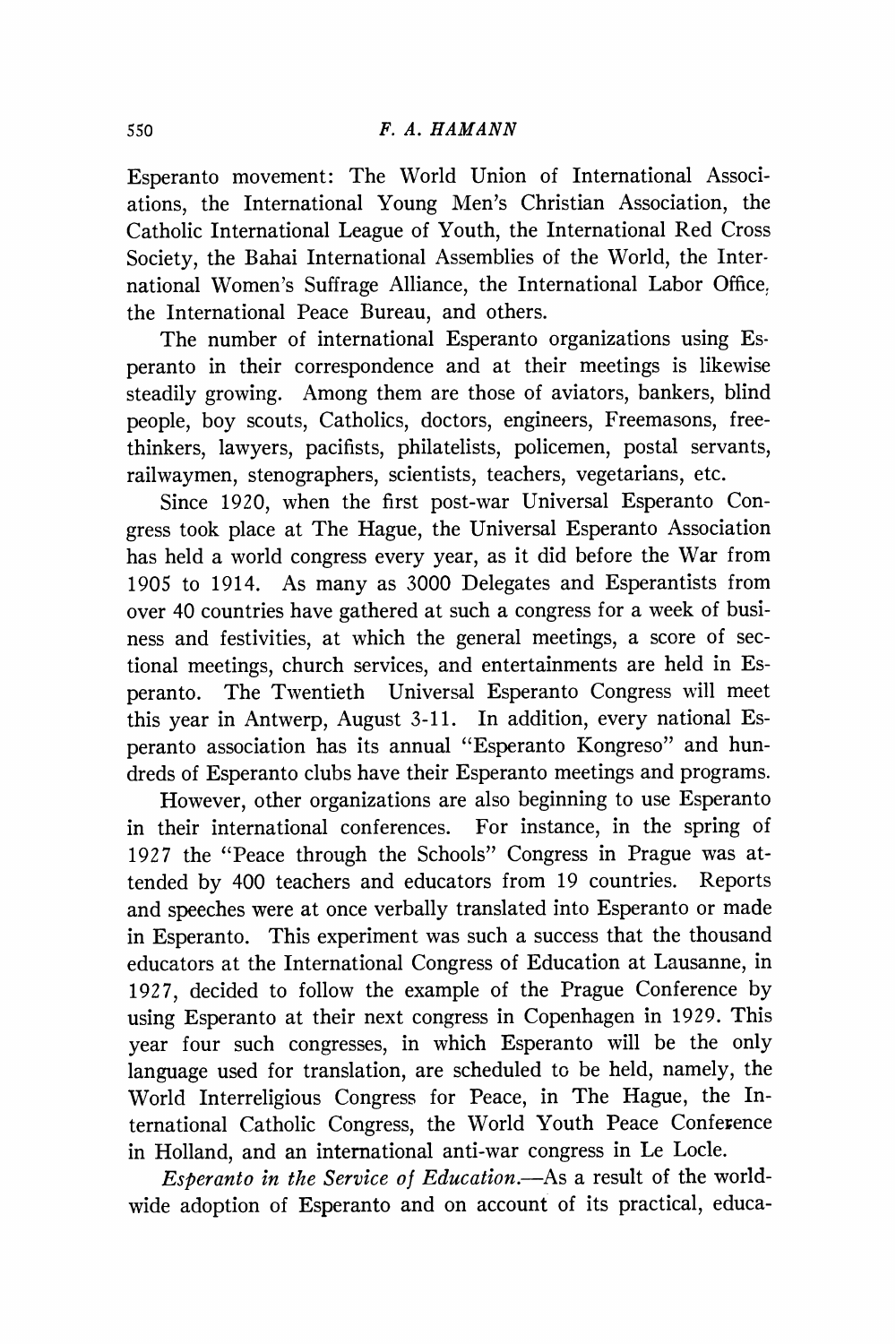**tional, and humanitarian value, Esperanto is being studied and taught more and more. In Europe it is now taught extensively as an elective in hundreds of schools, from the elementary school to the University. In the Canton of Geneva, Switzerland, it is compulsory in the final year of the primary schools. Also on other continents it is steadily gaining ground. In the Orient, especially in Japan and China, Esperanto is taken up in a serious and business-like way. In Japan it is already a part of the official curriculum in about 40 towns as well as in the University of Tokio, and in China in the University of Peking and in the Peking Esperanto College, as well as in more than twenty universities all over the world. According to a recent report from Japan, the Esperanto course from the Tokio Broadcasting Station (JOAK) has been so popular that the textbook specially printed for the course (15,000 copies) is already sold out.** 

**In the United States we have also made a start in the teaching of Esperanto, for courses in Esperanto have already been given in the following institutions: Columbia University, Boston University, Stanford University, Universities of Minnesota, Michigan, and Texas, Antioch College, Vassar College, Wellesley College, Cleveland College of the Western Reserve University, Montezuma Mountain High School, and many others. Last fall the first endowed Esperanto school was opened in Lithopolis, Ohio, by Mrs. Mabel Wagnalls-Jones.** 

**The largest number of Esperanto students in America, however, learn the language in study groups under the guidance of some enthusiastic Esperantist or in classes under the auspices of an Esperanto club. Furthermore, it is now possible to study Esperanto by means of gramophone records, as well as by radio and through correspondence courses, like those offered by the General Extension Division of the University of Minnesota.** 

**Esperanto teachers examinations are given by the Esperanto Institute of Germany under ministerial guidance, by the School Board of Vienna and of other cities, by government examiners in Czecho-Slovakia and other countries, as well as by Esperanto organizations. The Minister of Education of Finland has already granted a subsidy of 6000 marks for the formation of an Esperanto vacation course for teachers.** 

**The newest departure in international education was inaugurated in 1925, when the first session of the Esperanto Summer University**